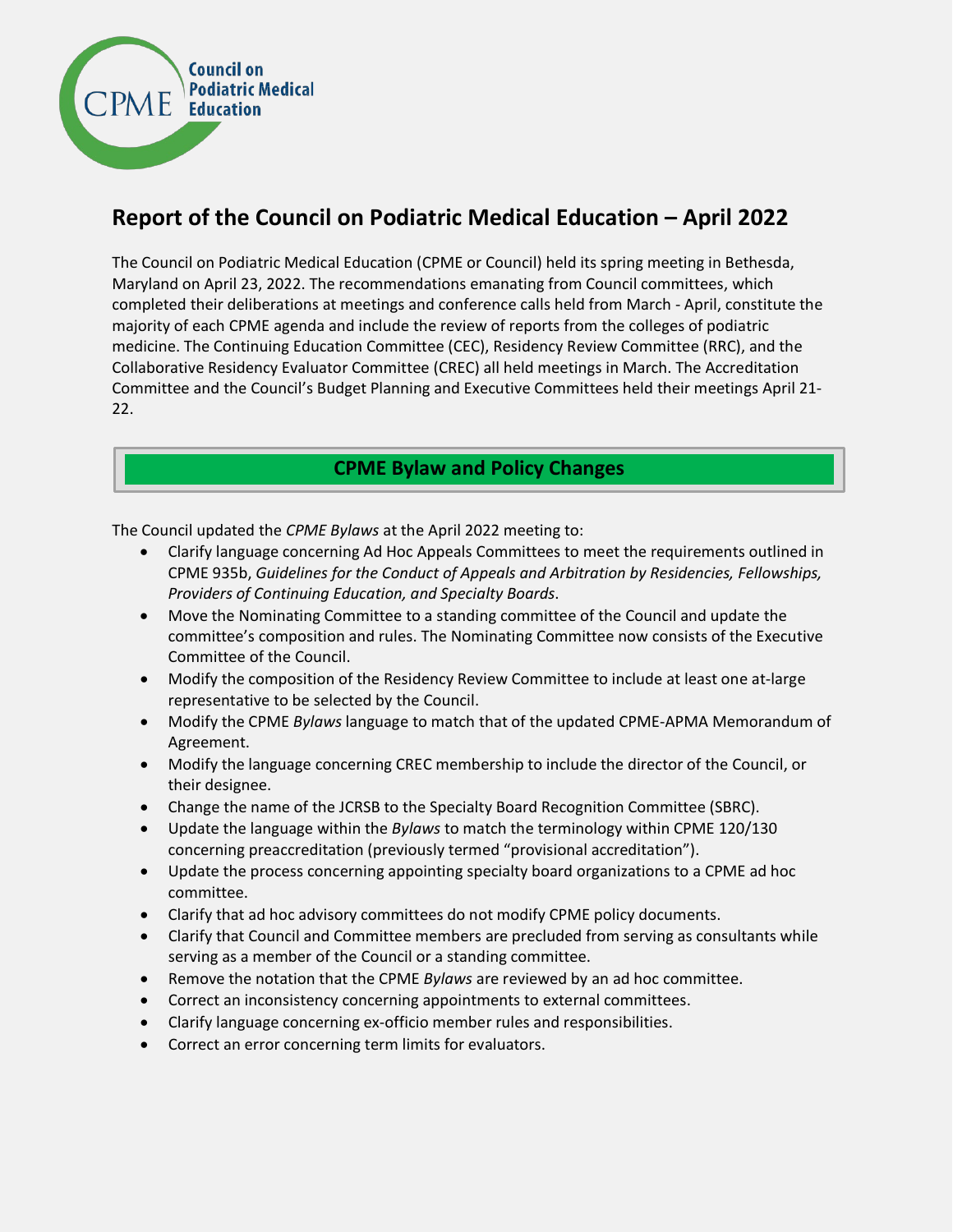The CPME *Policies and Miscellaneous* Document was updated at the April 2022 meeting to reflect the changes made to the CPME *Bylaws*. The updated CPME *Bylaws* and CPME *Policy* document can be found at [www.cpme.org.](http://www.cpme.org/)

### **Draft II of CPME 320 and 330 Disseminated for Comment**

After releasing Draft I revisions of the CPME 320, *Standards and Requirements for Approval of Podiatric Medicine and Surgery Residencies* and CPME 330, *Procedures for Approval of Podiatric Medicine and Surgery Residencies* in the fall of 2020, the Council reviewed the comments from the community of interest, the questions from the town halls, the responses to the online survey, and resolutions passed at the APMA House of Delegates related to the proposed revisions to these documents. At its April 2021 meeting, the Council elected to send the draft documents back to the ad hoc committee for further revision, and to create a blue-ribbon panel of experts in competency-based assessment and education.

Draft II of the CPME 320 and 330 documents were approved at the Council's April 2022 meeting and includes revisions made by the Ad Hoc Committee and submissions from the Blue Ribbon Panel on Milestone Education. The proposed documents were recently disseminated to the community of interest for comment until July 15, 2022.

The revised CPME 320 and 330 documents can be found on the CPME website at [CPME.org/residencyrevisions.](https://www.cpme.org/residencies/content.cfm?ItemNumber=49968&navItemNumber=15094) Once the comment period closes, CPME will review the feedback received to determine next steps in adopting the revised documents.

### **Council Elections**

The Council elected its officers to be effective at the close of the Council's October 2022 meeting: Dr. Keith Cook of Newark, NJ was reelected chair and Dr. JT Marcoux of Boston, MA was reelected vice chair.

Keith Cook, DPM is the director of the podiatry department and podiatric medical education at University Hospital in Newark, NJ. Dr. Cook serves as a residency evaluator and a college evaluator, and the chair of the Residency Ad Hoc Committee.

John T. Marcoux, DPM is a faculty member at Beth Israel Deaconess Medical Center in Boston, MA. Dr. Marcoux serves as a residency evaluator and as chair of the Residency Review Committee.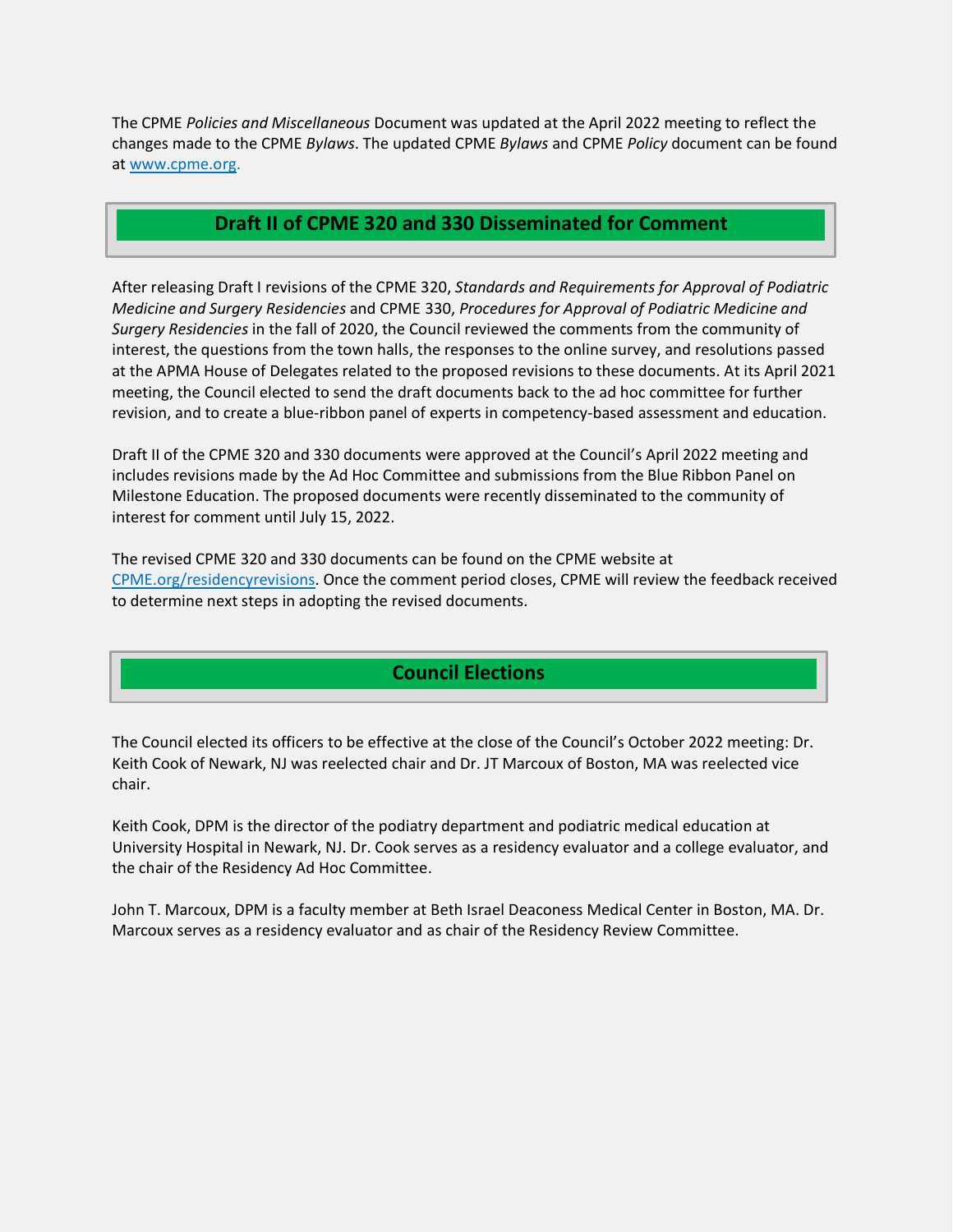# **Fall 2022 Residency Visits**

During its April 2022 meeting, the Council approved the recommendation of the Residency Review Committee that on-site evaluations will return to in-person visits in the fall.

The in-person on-site evaluations will maintain the following components that have been implemented for virtual visits:

- Video tour provided ahead of time
- Allowing for remote participation of interviewees on an as-needed basis when approved by the team chair (including residents and faculty)
- Continue to have programs submit charts virtually for review prior to on-site
	- $\circ$  If programs are unable to submit charts via the CPME portal, the chair and program director will work together to find the best method for chart review

## **College Accreditation Actions April 2022**

The Council took the following accreditation action at its April 2022 meeting:

**Dr. William M. Scholl College of Podiatric Medicine at Rosalind Franklin University of Medicine and Science** – At its April 2022 meeting, the Council elected, based on an on-site evaluation, to extend accreditation through April 2030.

**Des Moines University College of Podiatric Medicine** - At its April 2022 meeting, the Council approved the college's substantive change requests to offer two courses asynchronously in the third year and to add a clinical biomechanics rotation to the third year.

### **Residency and Fellowship Actions April 2022**

**Residency actions at the April 2022 CPME meeting included the following**. (Please see pages 13-17 of the July 2015 version of CPME 330, *Procedures for Approval of Podiatric Medicine and Surgery Residencies*, at [CPME.org/cpme330](https://www.cpme.org/files/CPME/CPME_330_Procedures_for_Approval_of_Podiatric_Medicine_and_Surgery_Residencies.pdf) for definitions of the following categories of approval.)

- Sustain to Withdraw Approval 0
- Withdrawal of Approval 0
- Probationary Approval 2
- Approval 5
- Approval with additional information requested 8
- Provisional Approval 2
- Voluntary Withdrawal 5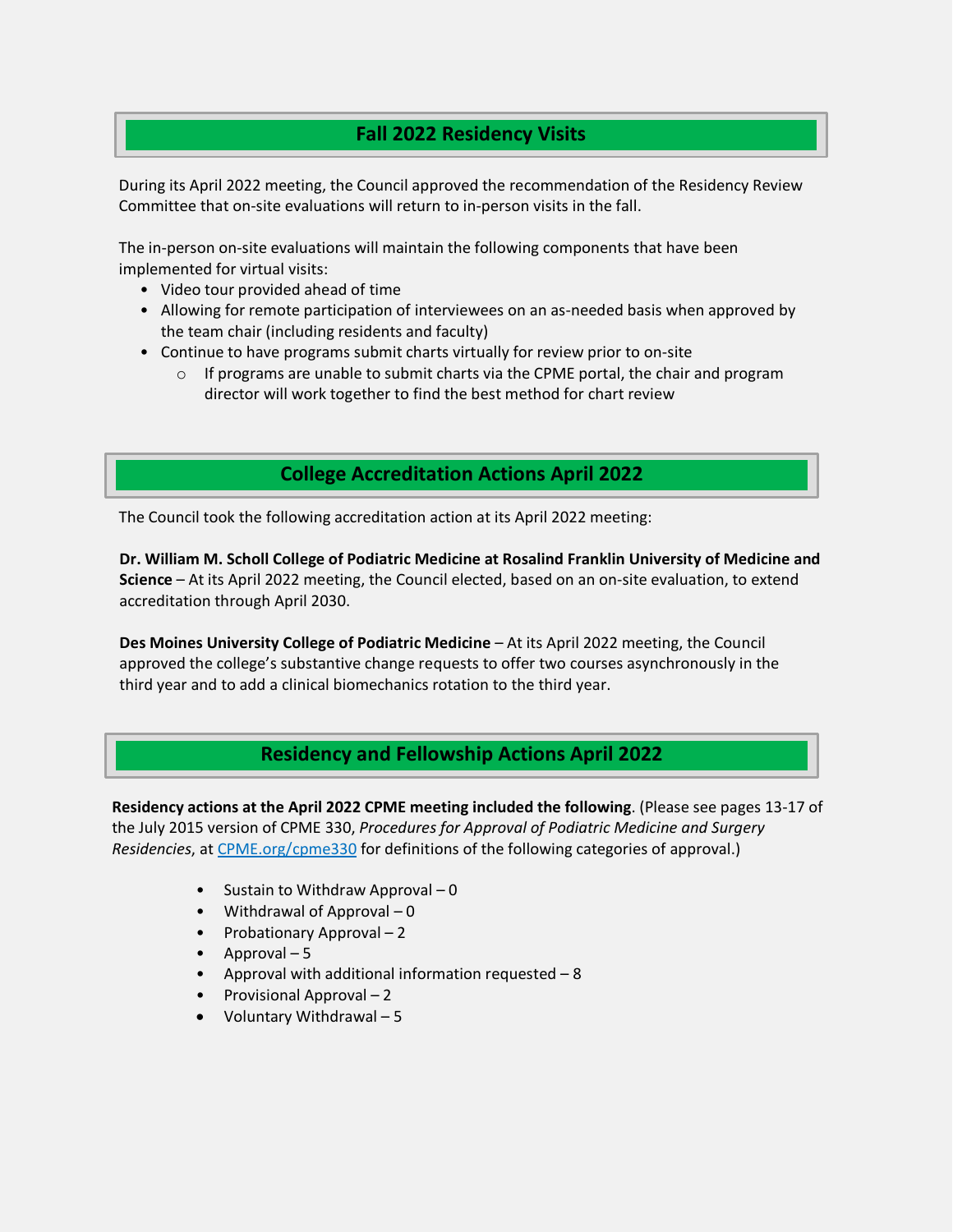### **Continuing Education Activities and Actions April 2022**

#### **Continuing Education actions taken at the April 2022 meeting of the Council include the following:**

- Approval with additional information requested  $-6$
- Approval of New Provider  $-0$
- Probationary Approval 3
- Voluntary Termination  $-0$

#### **Announcements**

#### **CPME COVID-19 Guidance Documents for Residency Training**

Recognizing the continued impact COVID-19 is having on residency training programs, CPME has once again decided to implement temporary modifications of the requirements, based on the current standards and requirements published in CPME publication 320, *Standards and Requirements for Approval of Podiatric Medicine and Surgery Residencies* for residents in the 2022 graduation year. CPME has decreased the required MAVs (minimum activity volume) by 10% for all categories. The diversity requirements will also be waived for residents completing training in 2022.

#### **Public Notice: Call for Third-Party Comments**

In accordance with the Council on Podiatric Medical Education's (CPME or Council) procedures, interested individuals or institutions are invited to submit third-party comments with respect to the compliance of the Des Moines University College of Podiatric Medicine and Surgery (DMU), Temple University School of Podiatric Medicine (TUSPM), and the application of a new school of podiatric medicine at the Lake Erie College of Osteopathic Medicine (LECOM) with the standards and requirements of the Council.

The Council will take into consideration all comments received by June 15, 2022, for LECOM, August 15, 2022, for DMU, and September 25, 2022, for TUSPM as part of the college's on-site evaluation scheduled for July 11-13, 2022, for LECOM, October 3-6, 2022, for DMU, and November 7-10, 2022, for TUSPM. **Comments must relate specifically to the Council's requirements** as published in CPME 120, *Standards and Requirements for Accrediting Colleges of Podiatric Medicine*, which may be obtained on [CPME.org/cpme120.](https://www.cpme.org/files/CPME/2021-10_CPME120_Standards_and_Requirements_for_Accrediting_Colleges_of_Podiatric_%20Medicine.pdf)

Signed comments received by the Council will be shared with the institution and members of the evaluation team prior to the visit. The institution is notified of third-party comments so it may have opportunity to respond. The Council will exercise its best efforts to keep confidential the identity of an individual or entity who submits a comment, *unless* the person or entity has specified in writing that it is permissible to reveal his/her/its identity. If confidentiality is appropriate, all correspondence with the institution will maintain this confidentiality. During its review of the college, the evaluation team considers third-party comments, if any, that relate to the accreditation standards.

Please submit third-party comments to: